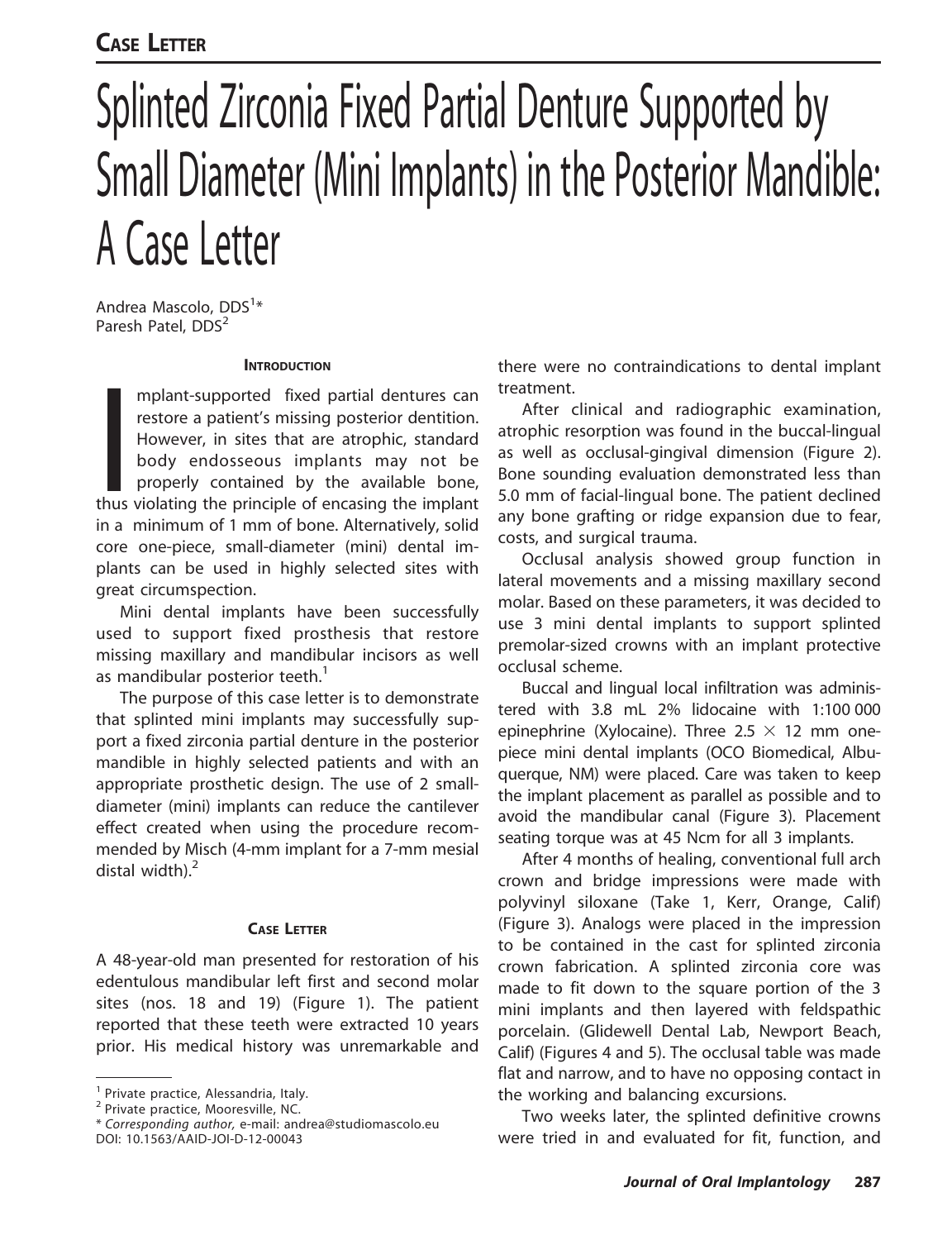

FIGURES 1 AND 2. FIGURE 1. The patient presented with an edentulous mandibular left. FIGURE 2. There was loss of vertical bone.

esthetics (Figure 5). After the patient's approval, the definitive splinted crowns were cemented with resin cement (Maxcem Elite, Kerr) (Figure 6). The tissue level zirconia margins are kept clean with daily brushing, flossing, and the use of an AirFloss (Sonicare, Stamford, Conn).

The splinted fixed partial denture has been in function for 9 months with no symptoms, bleeding



FIGURES 3-7. FIGURE 3. Three mini implants were placed. FIGURE 4. The working cast was fitted with analogs. FIGURE 5. The crowns had a narrow rounded flat occlusal table to minimize off-axial occlusal forces. FIGURE 6. Slight occlusal relief was provided to account for natural tooth intrusion. FIGURE 7. A periapical radiograph was taken after 9 months of function.